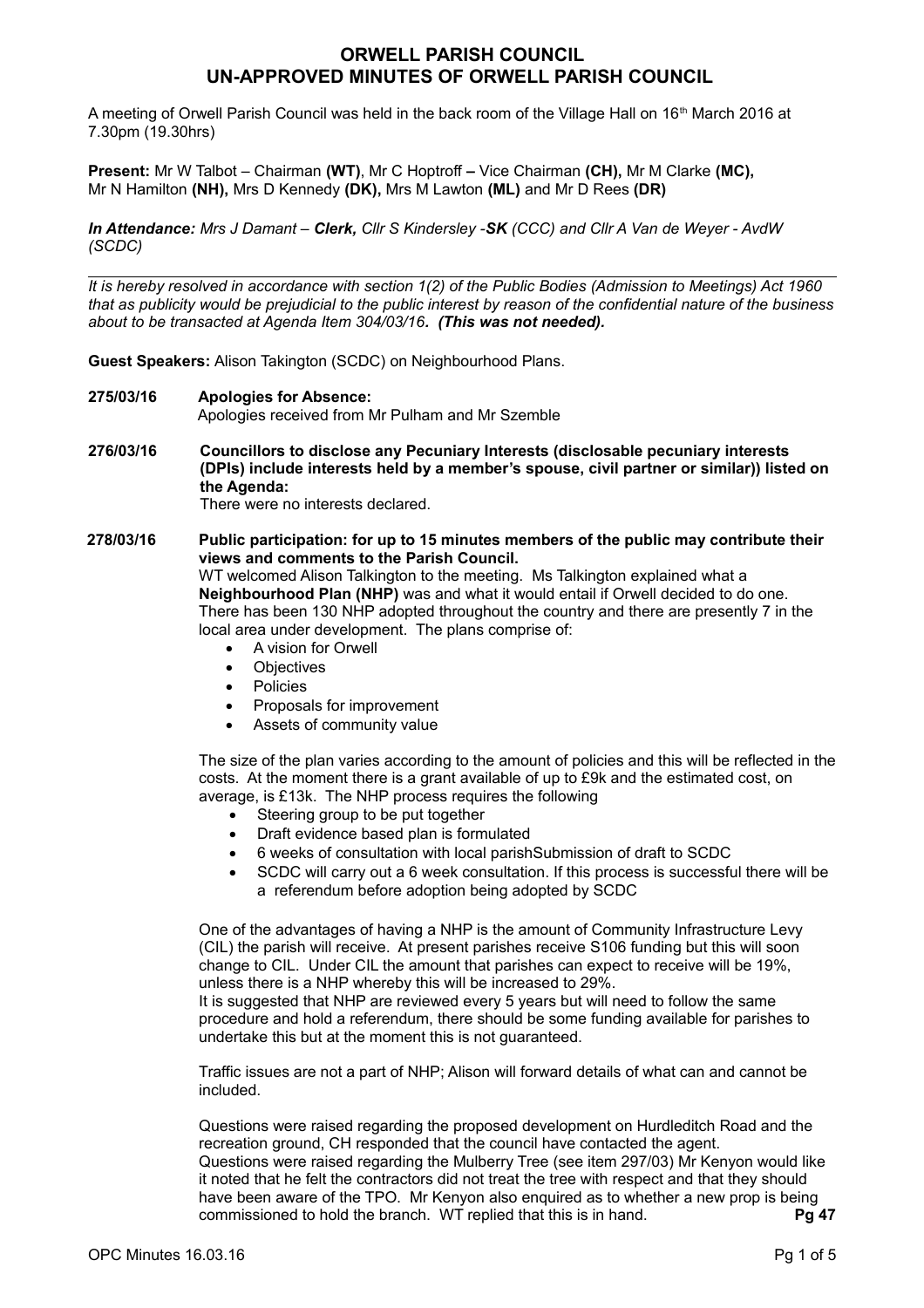#### **279/03/16 Minutes of the last meeting 17th February 2016:**

The minutes were proposed by MC and seconded by DR, all in favour. The Chairman then signed the minutes as a true record.

# **280/03/16 CCC Report:**

The budget has now been agreed with a 2% increase just for adult social care. There has been a recent announcement that Cambridgeshire, Suffolk and Norfolk will be joined with one elected executive Mayor. Cllr Kindersley reported that though the media had reported that Cambridgeshire had agreed to this, this was not the case and the whole process has been very fast.

#### **281/03/16 SCDC Report: Council tax will be raised by £5.**

**Planning –** SCDC have approved the new planning procedure. A new form will be sent out with each planning application informing SCDC and the District Councillor that the Parish Council requests attending the planning meeting at SCDC.

**282/03/16 Article 4 Directions to remove permitted development rights from public houses:** WT to contact Clare Gibbons.

#### **283/03/16 Planning: WT, CH, AP, MC and DR** *(Town and Country Planning Act 1990 schedule 1, paragraph 8)* **(Full planning minutes with comments are available from the Clerk).**  Planning meeting held on 2<sup>nd</sup> March 2016.

Land at Hurdleditch Road, S/3190/15/OL - Outline planning application for up to 49 dwellings, community car park and coach drop-off facility, pumping station and associated infrastructure. Orwell Parish Council recommended **'Refusal'** with comments. **Malton Park Farm, S/0212/16/FL -** Siting of a temporary agricultural worker's dwelling. Orwell Parish Council recommended **'Approval'** with no comments.

**Malton Park Farm, S/0213/16/FL -** Creation of a cattle yard, erection of storage buildings and silage clamp. Orwell Parish Council recommended **'Approval'** with no comments.

**8 Leaden Hill, S/0258/16/FL -** Proposed front extension and alterations, new rear single storey extension, new enlarged dormer windows to front elevation, new window to side elevation on ground floor, new balcony to rear front elevations. Orwell Parish Council recommended **'No Objection'** with no comments.

Verbal report from planning meeting held on 16<sup>th</sup> March 2016 There was no meeting held on  $16<sup>th</sup>$  March 2016

## **284/03/16 Indemnity Forms:**

S/0314/14/FL – 34 Meadowcroft Way £4,258.90 financial contribution in lieu of on-site provision of public open space. £703.84 towards the off-site provision of community facility space. It was proposed by ML and seconded by NH that this form should be signed, agreed by all. WT and CH signed the document, witnessed by the Clerk.

### **285/03/16 Neighbourhood Planning:**

It will cost approximately £13k to carry out a Neighbourhood Plan. Further clarification needs to be done and policies written. All councillors present agreed to read the information which will be sent by Alison Talkington. CH reported that the possible income from developments given to Orwell Parish Council will reduce from what is currently available once CIL is introduced. This should be kept in mind.

### **286/03/16 Development Proposal on Hurdleditch Road (next to the primary school)**

Landscape and Visual Impact Assessment – CH reported that both he and NS had looked into this matter. All companies responded saying that it would not be good value for Orwell to undertake a separate landscape assessment.

Having looked at the developer's landscape assessment, there were however a couple of areas which could be improved namely the visual aspect of the church and the aesthetics of the A603 side is harsh. It was agreed not to proceed with the Landscape assessment. S106 contributions – all issues have to relate to the issues from the development it has to be related to the impact of the development on the community.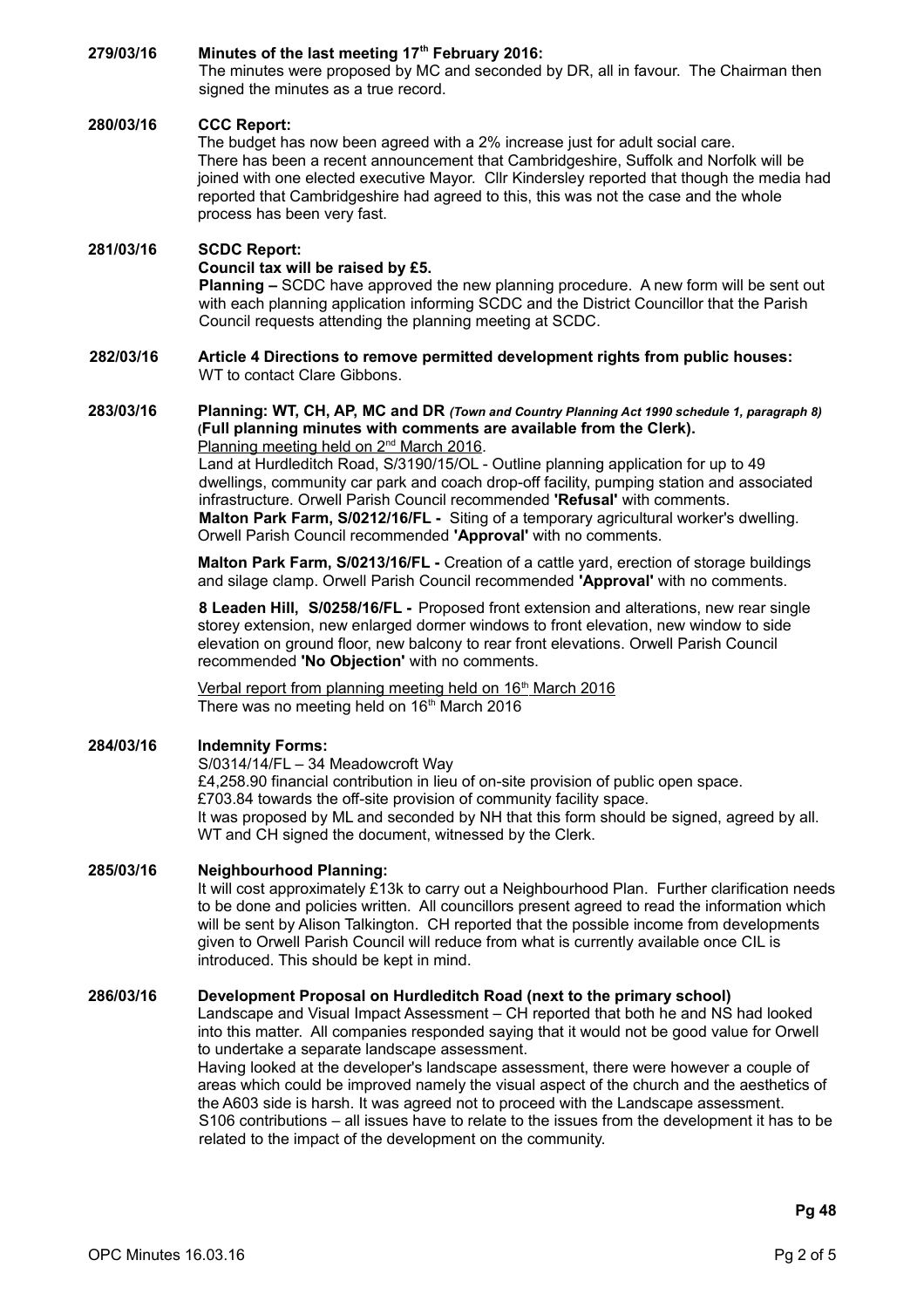Options:

A – Move the houses further down, towards the A603, so that the recreation ground can be expanded.

B – Move the development to the side

C - Find other land elsewhere in the parish

### **287/03/16 Financial Matters:**

1. Financial Statements for March 2.Payments and Additional payments for March

| 2. Favillettis allu Augulustiai pavillettis toi Marchi                    |  |  |
|---------------------------------------------------------------------------|--|--|
| Local Government Act (LGA); Public Health Act (PHA); Open Space Act (OSA) |  |  |

| Lucar Guvernment Aut (LGA), r ublic Fleatur Aut (r FIA), Open Space Aut (OSA)             |   |          |          |                       |                |  |
|-------------------------------------------------------------------------------------------|---|----------|----------|-----------------------|----------------|--|
| <b>Salaries</b>                                                                           |   | £ 922.41 | 0        | March salary          | LGA 1972 s112  |  |
| <b>Inland Revenue</b>                                                                     | £ | 145.91   | 0        | March PAYE/NI         | LGA 1972 s112  |  |
| MPC                                                                                       | £ | 90.00    | 0        | office rent Feb       | LGA 1972 s111  |  |
| <b>MPC</b>                                                                                | £ | 90.00    | 0        | office rent for March | LGA 1972 s111  |  |
| Eon                                                                                       | £ | 64.27    | 3.06     | Electric for pavilion | LGA 1972 s     |  |
| Herts & Cambs                                                                             | £ | 264.00   | 44.00    | Hedges at BG          | OSA 1906 s9/10 |  |
| Orwell PTA                                                                                | £ | 250.00   | 0        | CB donation           |                |  |
| Sally Walmesley                                                                           | £ | 122.92   | 0        | Clerk cover           | LGA 1972 s112  |  |
| Sally Walmesley                                                                           | £ | 13.50    | 0        | Clerk expenses        | LGA 1972 s113  |  |
| CCC                                                                                       | £ | 1699.96  | 0        | <b>Street Lights</b>  | LGA 1972 s     |  |
|                                                                                           |   |          |          | Oct 14 to Feb 15      |                |  |
| Carter Jonas                                                                              | £ | 187.50   | $\Omega$ | Glebe field rent      | LGA 1972 s113  |  |
| <b>Anderton Haulage</b>                                                                   | £ | 162.00   | 27.00    | carpark materials     | LGA 1972       |  |
| Herts & Cambs                                                                             | £ | 300.00   | 50.00    | Mulberry tree         | OSA 1906 s9/10 |  |
| Herts & Cambs                                                                             | £ | 528.00   | 88.00    | Back hedge at RG      | OSA 1906 s9/10 |  |
| Herts & Cambs                                                                             | £ | 66.00    | 11.00    | Grass cut at RG       | OSA 1906 s9/10 |  |
| J Damant                                                                                  | £ | 87.82    | 0        | Expenses              | LGA 1972 s113  |  |
| <b>History Group</b>                                                                      | £ | 42.00    | 0        | Room booking          | LGA 1972 s113  |  |
| (cheque 0164 was made out to the Village Hall and it should have been the History Group). |   |          |          |                       |                |  |

Payments were proposed by CH, seconded by ML, all agreed. Cheques signed by CH and WT.

#### 3. Deposits:

Bulletin - ongoing final figure at next month's meeting.

### **288/03/16 Grass cutting contract:**

Quotes received from DP Gardens, Herts & Cambs and Buchans. It was proposed by CH to accept the quote from Herts & Cambs for another year, seconded by DR, all in favour.

### **289/03/16 Community Benefit**

An application has been received from The Orwell Singers. Clerk to enquire as to how much they are requesting and what it is needed for as this information was not on the document.

#### **290/03/16 Village Hall Carpark:**

Update on the three faulty lights at the village hall carpark. CH reported that a 'request for works' has now been issued by SCDC to Balfour Beatty.

#### **291/03/16 HM Queen's 90th Birthday Celebrations:**

### **The proposed date for the Clunch Pit barbeque is Saturday 18th June**.

Verity Haines contacted the Parish Council to enquire if they would support a tree and bulb planting scheme. WT also commented that the Youth Club were also interested in planting old varieties of apple trees in the village. WT will carry out a project plan to look at maintenance and land. To be discussed further.

#### **292/03/16 Recreation Ground:**

- Play equipment monthly inspection – the equipment appears to be in good working order and the repairs to the wooden trim trail has been completed.

- Quotes for new play equipment - AP had forwarded his report following his negotiations with three companies who had put forward quotations. It was proposed by CH to accept Sovereign Play Equipment, seconded by DK, all agreed.

- The toilets need some attention as there appears to be a leak, Clerk arranging for a plumber to investigate where the leak is coming from. **Action: Clerk**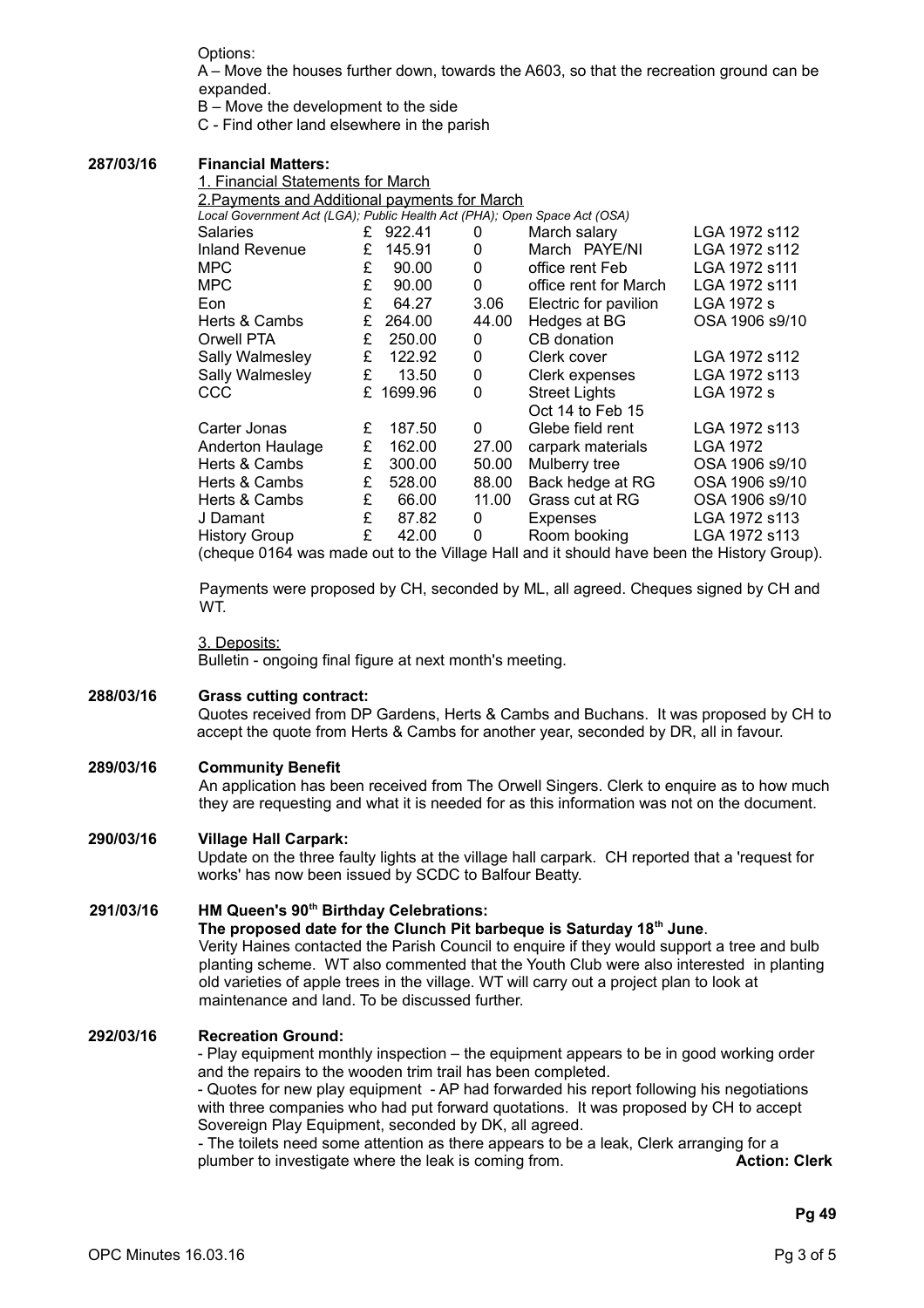## **293/03/16 Redevelopment of the Recreation Ground:**

WT reported that Mr Ward has done an estimate of the land required for a football pitch. Other areas within the village are also being looked at.

#### **294/03/16 CCC: Cambridgeshire Future Transport Amendments to service**

**Bus service 15 –** will operate on Wednesday's *Option 1* 

| Orwell   | 9.4   | <b>Royston Bus Station</b> | 10.15 |  |  |  |  |
|----------|-------|----------------------------|-------|--|--|--|--|
| Royston  | 12.55 | Orwell                     | 13.3  |  |  |  |  |
| Option 2 |       |                            |       |  |  |  |  |
| Orwell   | 9.38  | <b>Royston Bus Station</b> | 10.1  |  |  |  |  |
| Royston  | 12.5  | Orwell                     | 13.22 |  |  |  |  |

*Option 3* - is the existing service

The service will carry on for another year.

### **295/03/16 Internal Auditor:**

It was proposed by WT to ask Mr Bruce Huett to be the internal auditor for 2015/16 accounts, seconded by CH all agreed.

### **296/03/16 Financial Regulations:**

It was proposed by WT and seconded by ML to accept the new Financial Regulations.

#### **297/03/16 Correspondence and Clerk's.:**

Mulberry Tree – see item (278/03/16) SCDC has been informed about the work carried out on the Mulberry Tree. No action is required.

#### **298/03/16 Volac:**

WT will contact Volac regarding parking issues.

#### **299/03/16 Rugby Group Benevolent Fund:**

The Cemex group have over the years donated to a number of community projects in areas around their former sites. All councillors agreed to look at the documentation and discuss at the next meeting.

### **300/03/16 Village Maintenance:**

Mulberry tree – Clerk has received a quote to repair the brick wall, it was proposed by CH and seconded by ML to accept this. Clerk to notify Mr Weir. **Action: Clerk** Salt bin on Fishers Lane – Highways will secure the bin but it is the responsibility of the Parish Council to maintain it, Highways will refill it with salt.

**301/03/16 Councillors' Reports and Areas of Responsibility: DK** The village hall is now having the new toilets installed.

**WT** 

WT has sent a link to Chapel Orchard regarding a grant from Tesco.

**NH**

The tree at Meadowcroft Way has not yet been removed by SCDC.

**MC**

There appears to be a crack in the wall, Clerk to enquire with the insurance company what needs to be done. Action: Clerk

**CH**

Bedford Pilgrim Housing Association who manages Oatlands Development is holding a residents meeting on the  $22<sup>nd</sup>$  March. There is concern regarding the sewage system. The footpath at the Chapel Orchard Allotments is now very muddy, would it be possible to enquire if Chapel Orchard could extend the proposed refurbishments to the footpath an extra 20ft so that the area to the allotments could be included. CH will enquire with Mrs Miller how much it would cost. **Action: CH Action: CH**